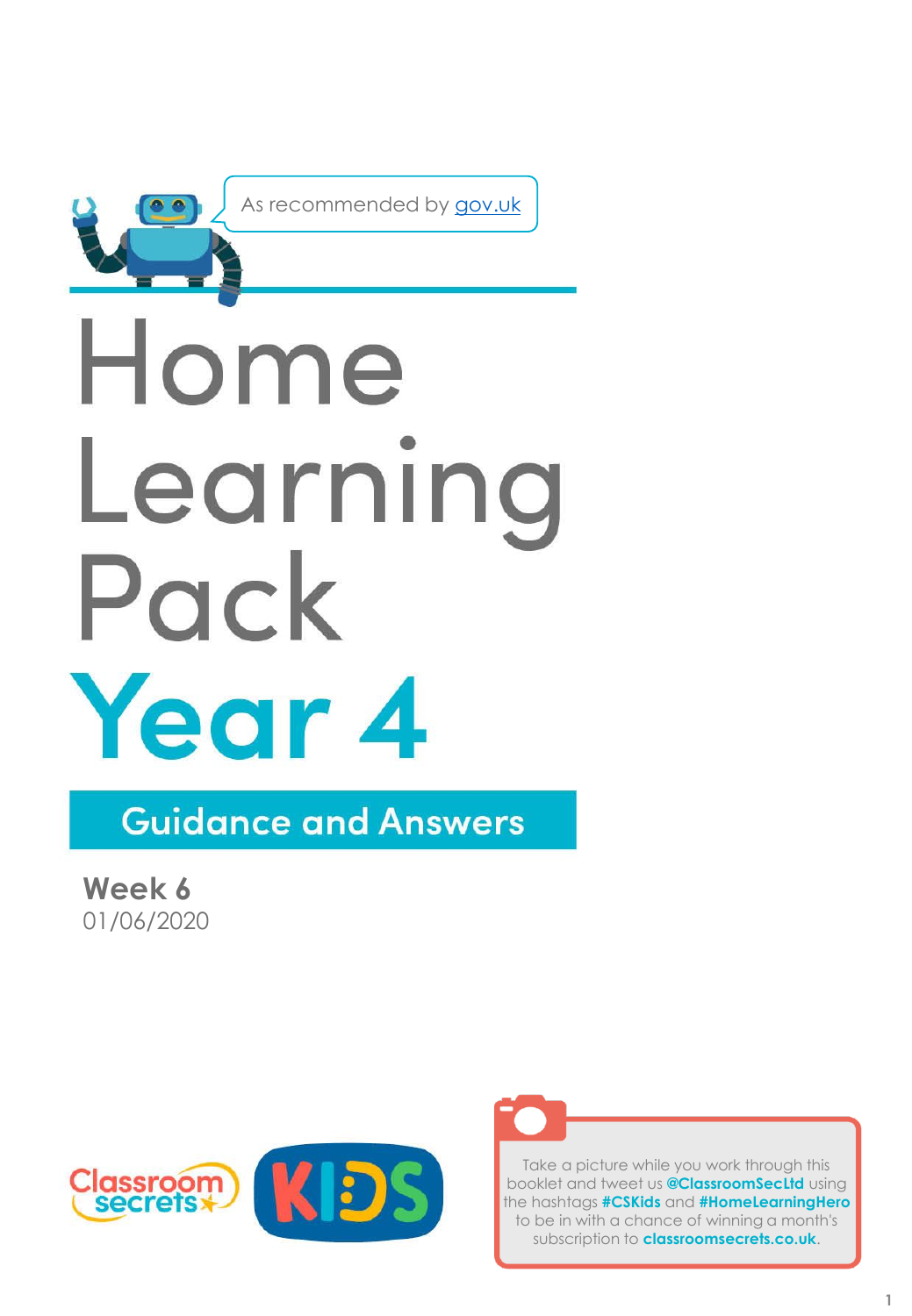# **Monday**

#### **Maths – Add 2 or more Fractions** (page 2)

The **numerator** and **denominator** are the parts of a fraction.



Question 1 – This question asks children to calculate the answer by adding the fractions together and matching each to the correct answers. In order to add fractions, each must have the same **denominator**. Then you add each **numerator** together to find the total. For example, calculation A shows  $\frac{4}{8} + \frac{1}{8} + \frac{5}{8}$ . To find the total, children must add 4, 1 and 5 which total 10. This means the answer is  $\frac{10}{2}$ . 8 8 8 8

The correct answers are shown below.



Question 2 – This question involves addition calculations with missing digits. Children can use the number lines provided to help them to calculate the missing digits. You may need to remind children to think about the rules of adding fractions as explained in question 1.

The correct answers are:



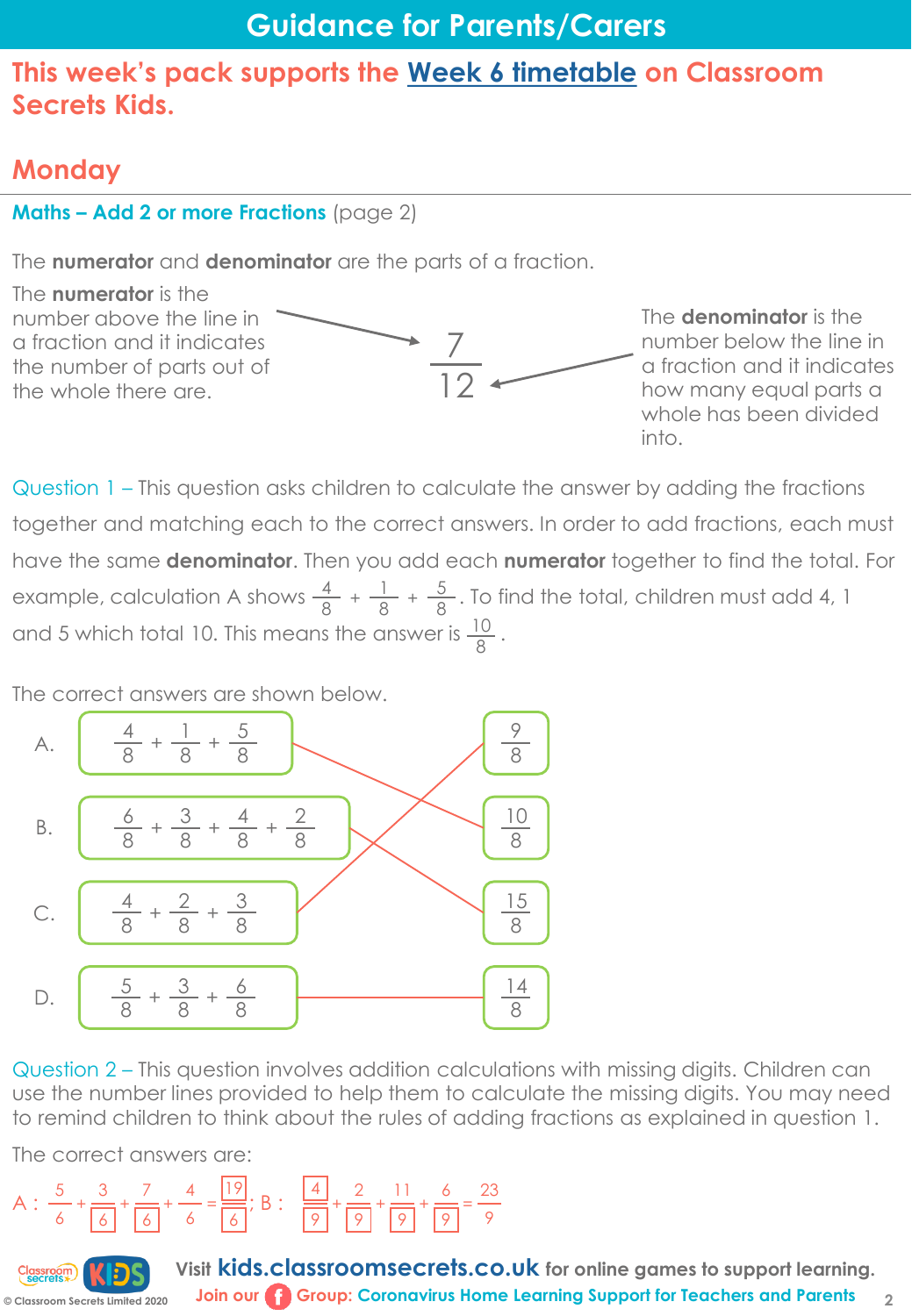# **Monday**

#### **Maths – Recognise Tenths and Hundredths** (page 2)

Question 3 – For this question, children must find a path through the maze by adding together fractions to reach the total in the finishing square. Children may need to try more than one route through the maze in order to reach the given total.

There are various routes through the maze, one example is shown below.

| Start |                 |                      |                 | 10      | 15 | 1.5 | 15 |        |
|-------|-----------------|----------------------|-----------------|---------|----|-----|----|--------|
|       | $\overline{15}$ | ↷<br>$\overline{15}$ | $\overline{15}$ | 3<br>15 | 15 | 15  | 15 |        |
|       | $\overline{15}$ | 15                   | ∩<br>15         | 15      |    |     |    |        |
|       | 15              | ⌒<br>15              | 5<br>15         | 15      | 15 | 15  |    | Finish |

#### **English – Adding Suffixes** (page 3)

A **root word** is basic word that has not been changed by a **prefix** (a group of letters added to the start of the word) or a **suffix**.

A **suffix** is a group of letters that is added to the end of a **root word**, changing or adding to its meaning. Suffixes can show if a word is a noun, an adjective, an adverb or a verb. For example, the suffix – er changes the verb 'teach' to the noun 'teacher'.

Question 1 – For this question, the children must match the start of a word to the correct **suffix** in order to complete the word. It may help children to identify the correct complete word if they say the words aloud with different suffixes.

The correct words are admission, relation, pollution, introduction, fabulous, conversion, jealous, mathematician.

| admi      | ation |
|-----------|-------|
| rel       | sion  |
| pollu     | ssion |
| introduc  | tion  |
| fabul     | cian  |
| conver    | OUS   |
| jeal      | tion  |
| mathemati | OUS   |

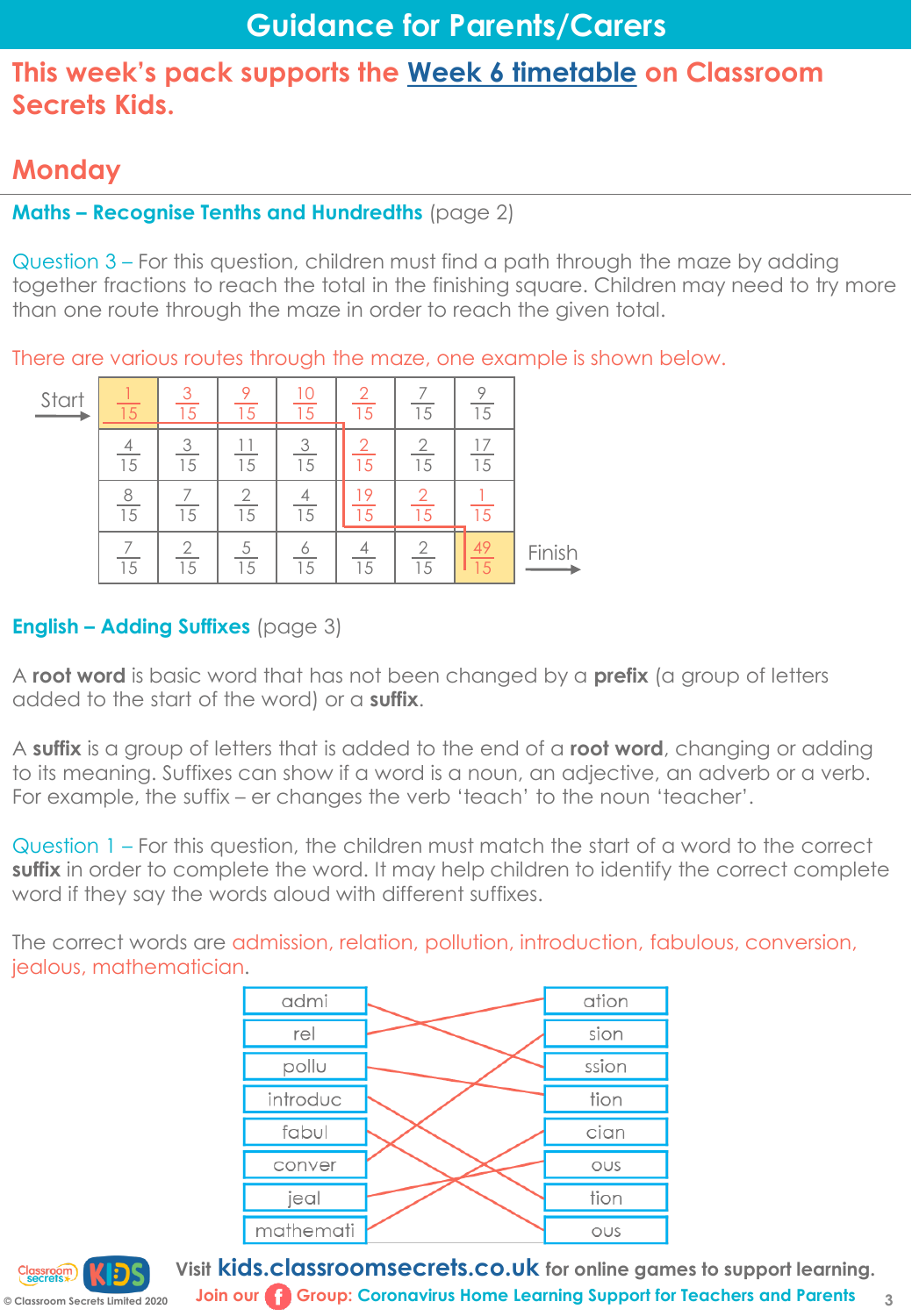# **Monday**

#### **English – Adding Suffixes** (page 3)

Question 2 – In this question, children must read each sentence and underline the words that use one of the suffixes from question 1. Children can use the list from question 1 to help them identify the correct suffixes.

The correct answers are given below.

A. The celebration was a joyous occasion; B. It is dangerous to cross the road if you do not check it is clear; C. The courageous man was keen to help after the explosion; D. At school, I learn how to do division in maths.

Question 3 – In this question children must read each sentence and identify whether the statement made by Regan is correct. It may help children to underline the words which use a suffix as they did in question 2. Children must write a sentence to state whether they agree or disagree with Regan and explain why.

The correct answer is: Regan is incorrect because sentence 2 does not contain any words that use the suffixes -tion or -ous, but both sentences 1 and 3 do. Sentence 1 uses attention and instructions and sentence 3 uses famous, imagination and humorous.

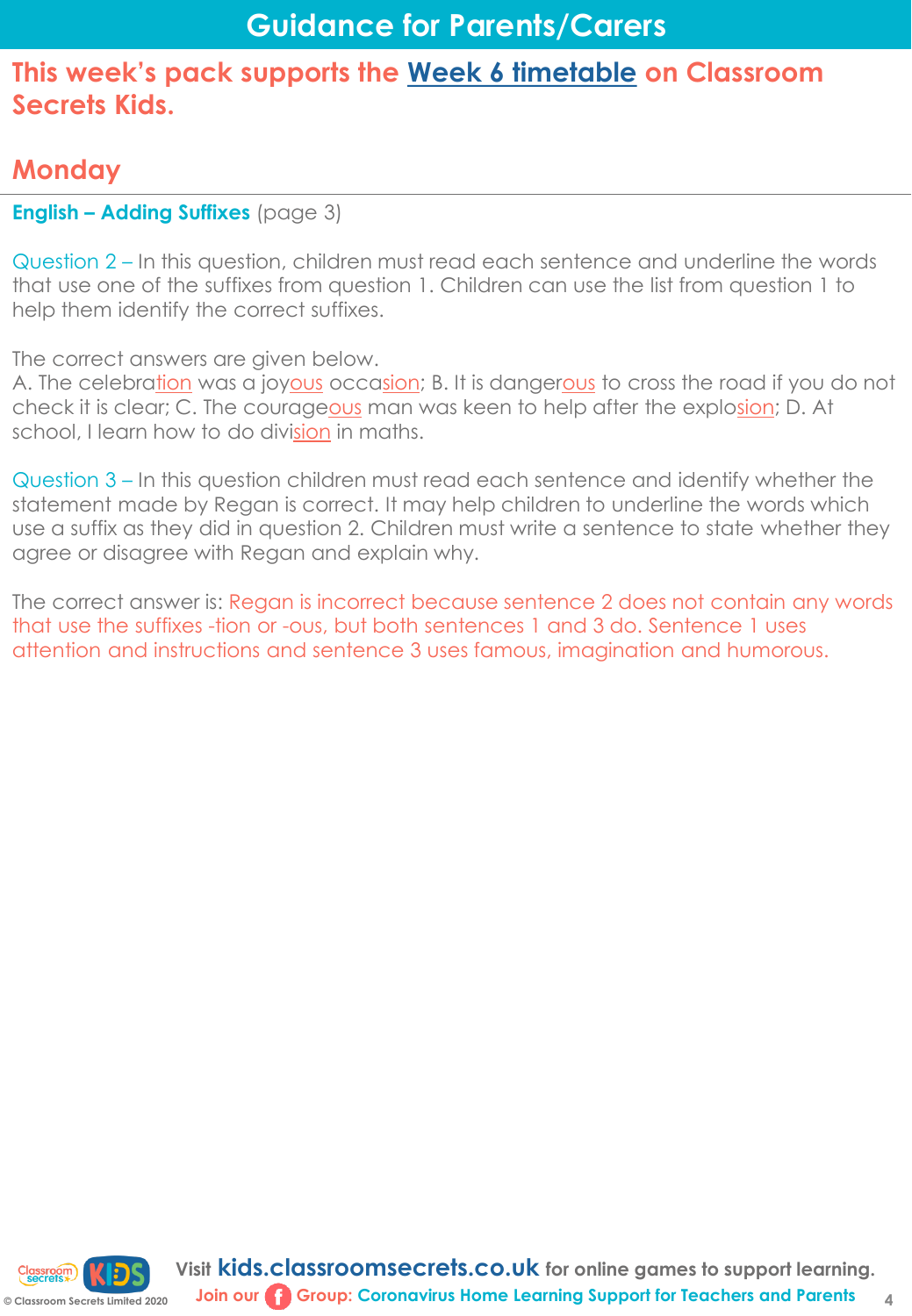# **Guidance for Parents/Carers**

#### **This week's pack supports the [Week 6 timetable](https://kids.classroomsecrets.co.uk/home-learning-timetable/) on Classroom Secrets Kids.**

## **Tuesday**

**Maths – Subtract 2 Fractions and Subtract from Whole Amounts** (page 4)

The **numerator** and **denominator** are the parts of a fraction. For a recap on these terms, see page 2.

An **improper fraction** is a fraction where the numerator is greater than the denominator, for example:  $\frac{5}{4}$ . 4

A **mixed number** is a fraction that includes the whole number and the fraction. For example:  $1\frac{1}{4}$ . 4

Question 1 – For this question, children must look at the images provided to help them to calculate the answer. In order to do this, children can cross out seven tenths and count how many tenths are left.

The correct answer is:  $\frac{12}{10}$ . 10



Question 2 – For this question, children must match the correct answer to the calculation by subtracting the second **numerator** from the first using the picture to help.

The correct answer is;  $\frac{2}{\sqrt{2}}$ .



Question 3 – For this question, children must look at the image provided and mark the calculation which matches it. The representation shows a total of three wholes split into quarters. There are five quarters crossed out with seven quarters left. This means the correct calculation is:

B. 
$$
3 - \frac{5}{4} = \frac{7}{4}
$$
 x

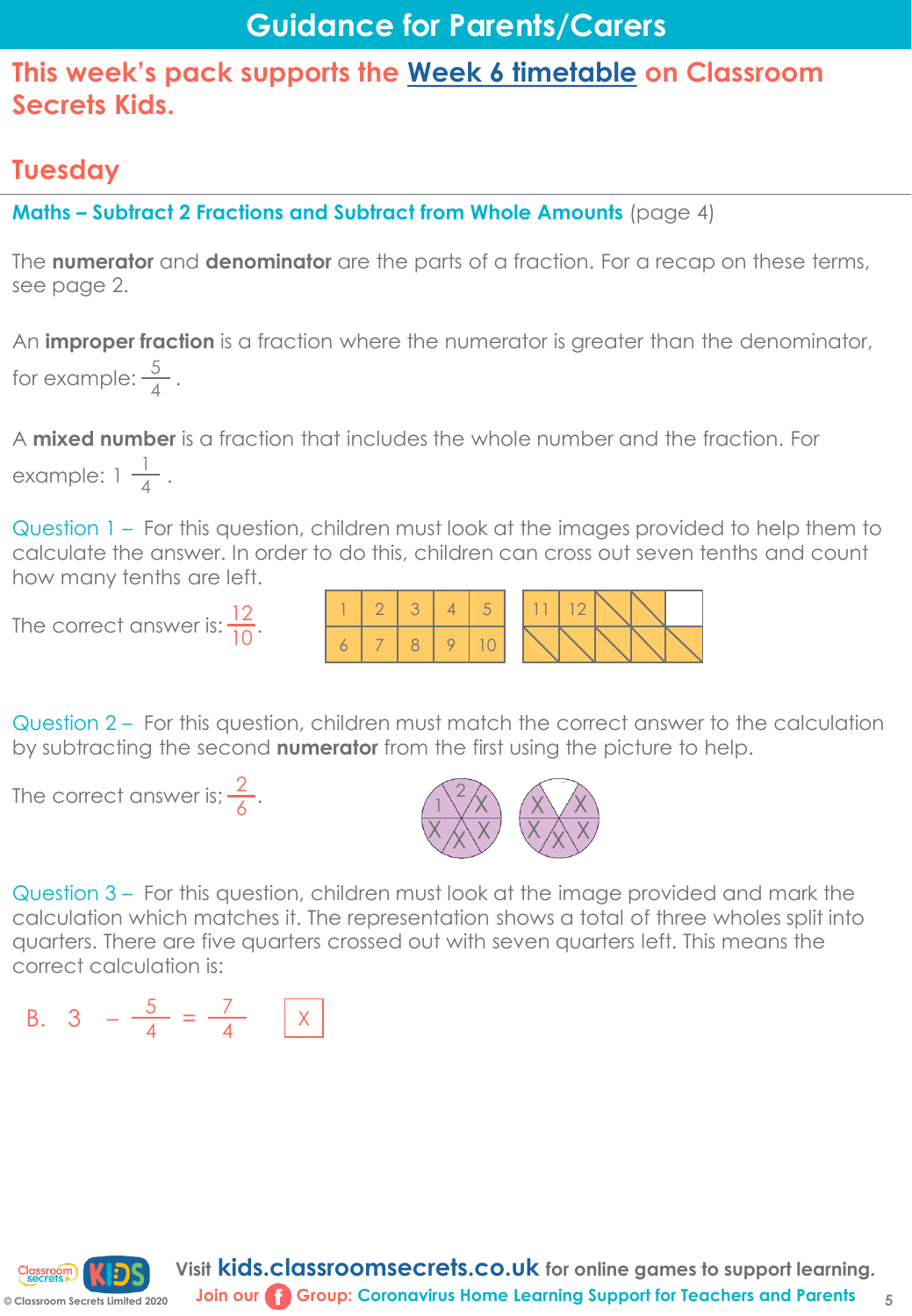# **Tuesday**

**Maths – Subtract 2 Fractions and Subtract from Whole Amounts** (page 4)

Question 4 – This question is to help children to use the numbers in the calculation to complete the subtraction. To subtract fractions, children will need to make sure the fractions have the same **denominator**. They will then need to subtract the **numerators**. For example, 2  $-\frac{6}{7}$ . To begin this calculation, children can change two wholes into  $\frac{14}{7}$  to help make the subtraction easier. Children can then do 14 – 6 to find the answer, meaning 2  $-\frac{6}{7}=\frac{8}{7}$  = 1  $\frac{1}{7}$ . Children can also draw a representation as used in previous questions if needed. 7  $7 - 7 - 7$ 14 7

The correct answer is shown below.



Question 5 – This question is more open-ended than the others. Children must use their knowledge of subtracting fractions to decide which calculation is the odd one out. Children must write a sentence to explain why they have chosen the calculation as the odd one out.

The correct answer is; A is the odd one out because it has an answer of  $\frac{41}{8}$  instead of  $\frac{33}{8}$  . 8 33 8

Question 6 – For this question children must use the given **digit cards** to create a subtraction calculation and its answer.

These are the **digit cards**  given in the question. **<sup>9</sup> <sup>6</sup> <sup>4</sup> <sup>13</sup>**

Children can use each card more than once but the calculation must be correct. Children can draw a representation to help them to calculate the answer.

There are various answers, one example is given below.

 $\frac{19}{4} - \frac{13}{4} = \frac{6}{4}$ 4 4 4

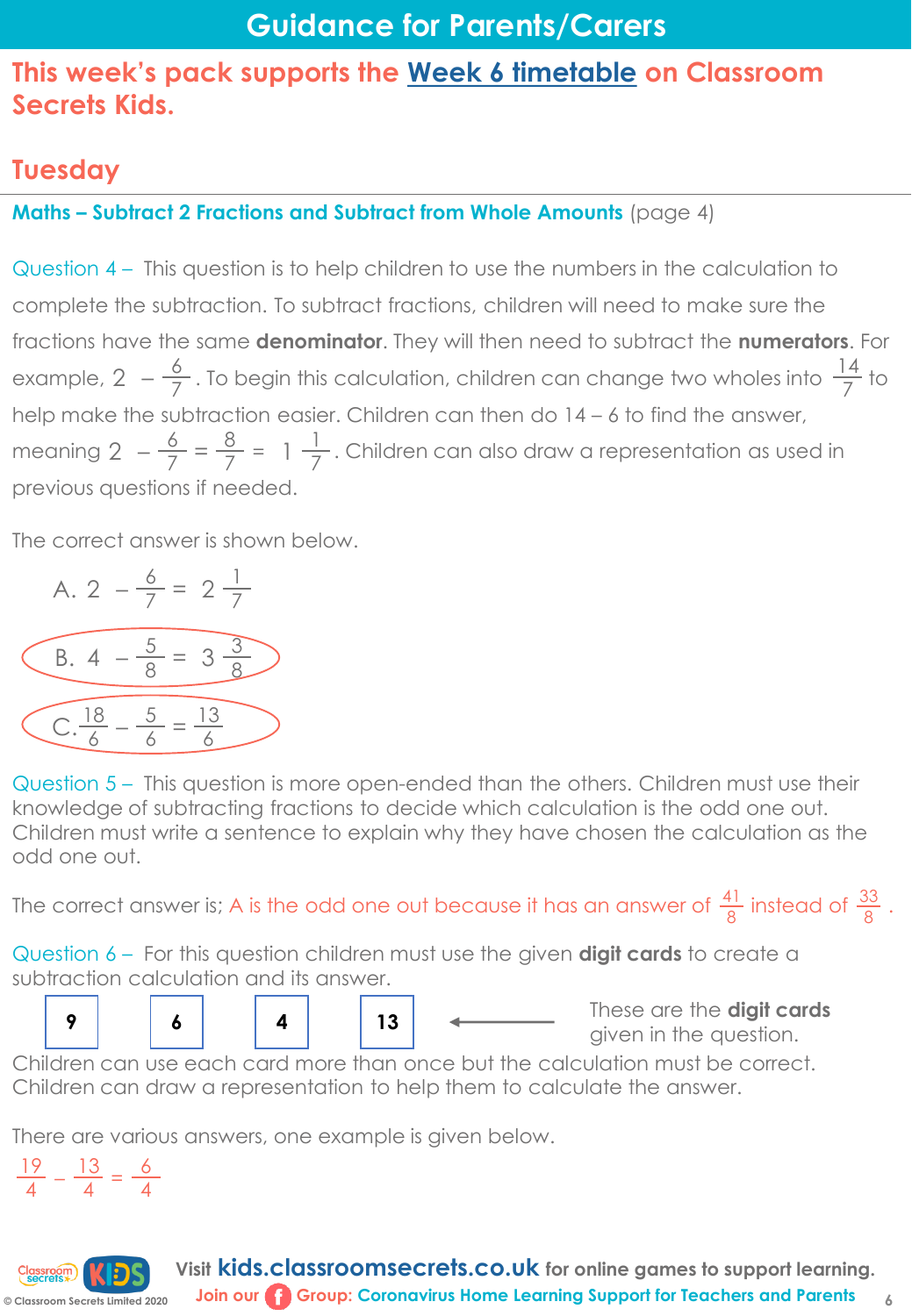## **Tuesday**

**Maths – Subtract 2 Fractions and Subtract from Whole Amounts** (page 4)

Question 7 – To solve this problem, children must decide whether or not they agree with Daisy's statement about Arfan's calculation. They must use their knowledge of subtracting fractions to decide whether they agree or disagree with the statement and then write a sentence to explain why.

The correct answer is; No, I disagree with Daisy because  $\frac{36}{8} - \frac{27}{8} = \frac{9}{8}$  which is the same as 1 whole and not a fraction less than 1. 9 9 9

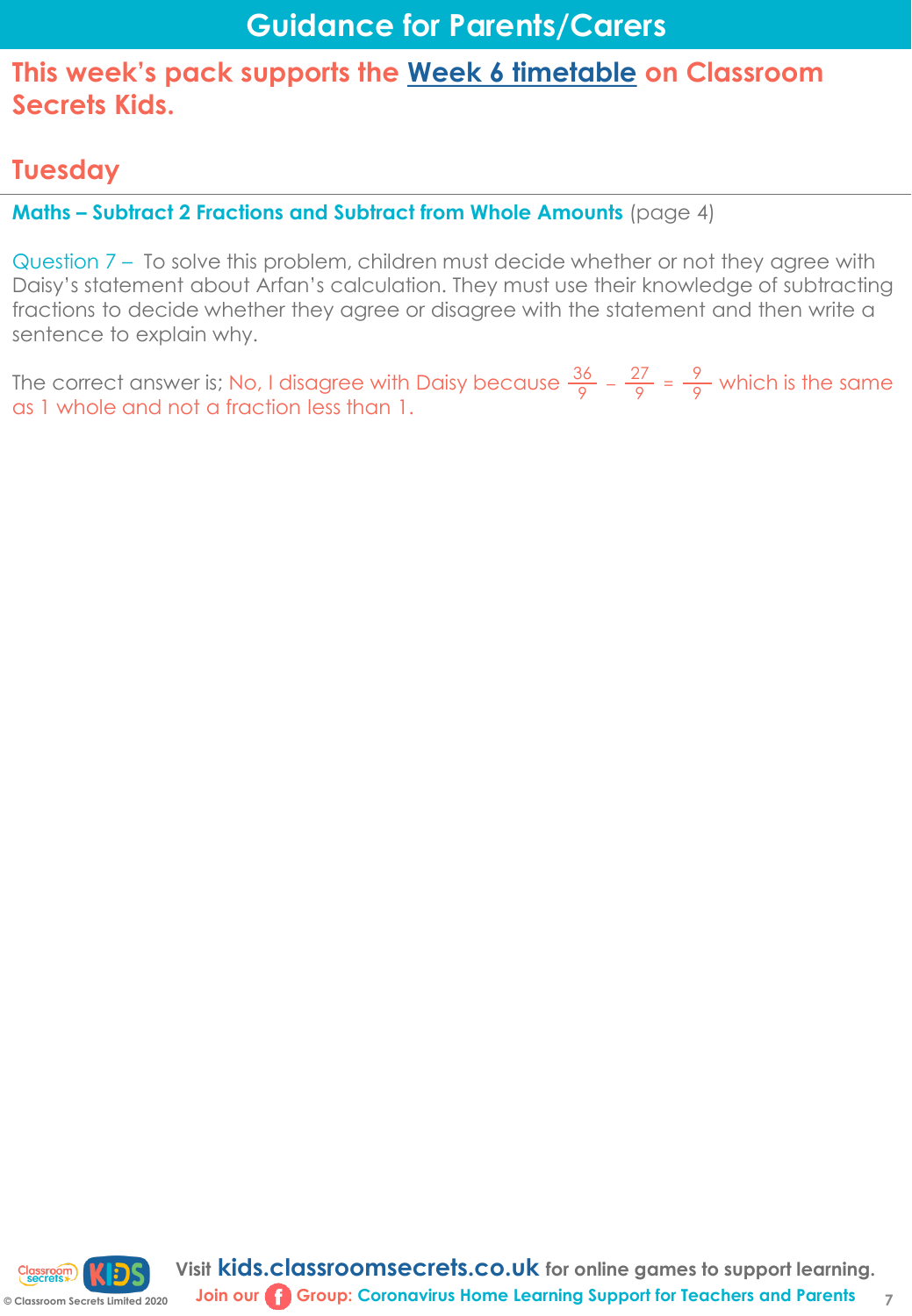# **Tuesday**

#### **English – Using Brackets to Indicate Parenthesis** (page 5)

**Parenthesis** is a word, phrase or clause added to a sentence to give further information or clarification. The sentence will still make sense without the parenthesis. Parenthesis is shown using parentheses, which can be a pair of commas, brackets or dashes. For example: Lucy put on her shoes (the red ones) before going outside.

Question 1 – For this question, children must match the underlined **noun** (a naming word for a person, animal, thing or place) in each sentence. It might help children to read the sentence aloud with each option to see which sounds correct.



Question 2 – For this question, children must identify where the bracket to close the **parenthesis** should be placed. It may help children to ready the sentence aloud to identify the added clause.



Question 3 – For the question, children must rewrite the sentence adding brackets into the correct places. Again, it might be helpful to read the sentence aloud to identify where the extra information has been added.

The correct answer is: The rocket (which had suffered damage to the engine during take off) was not prepared to land safely.

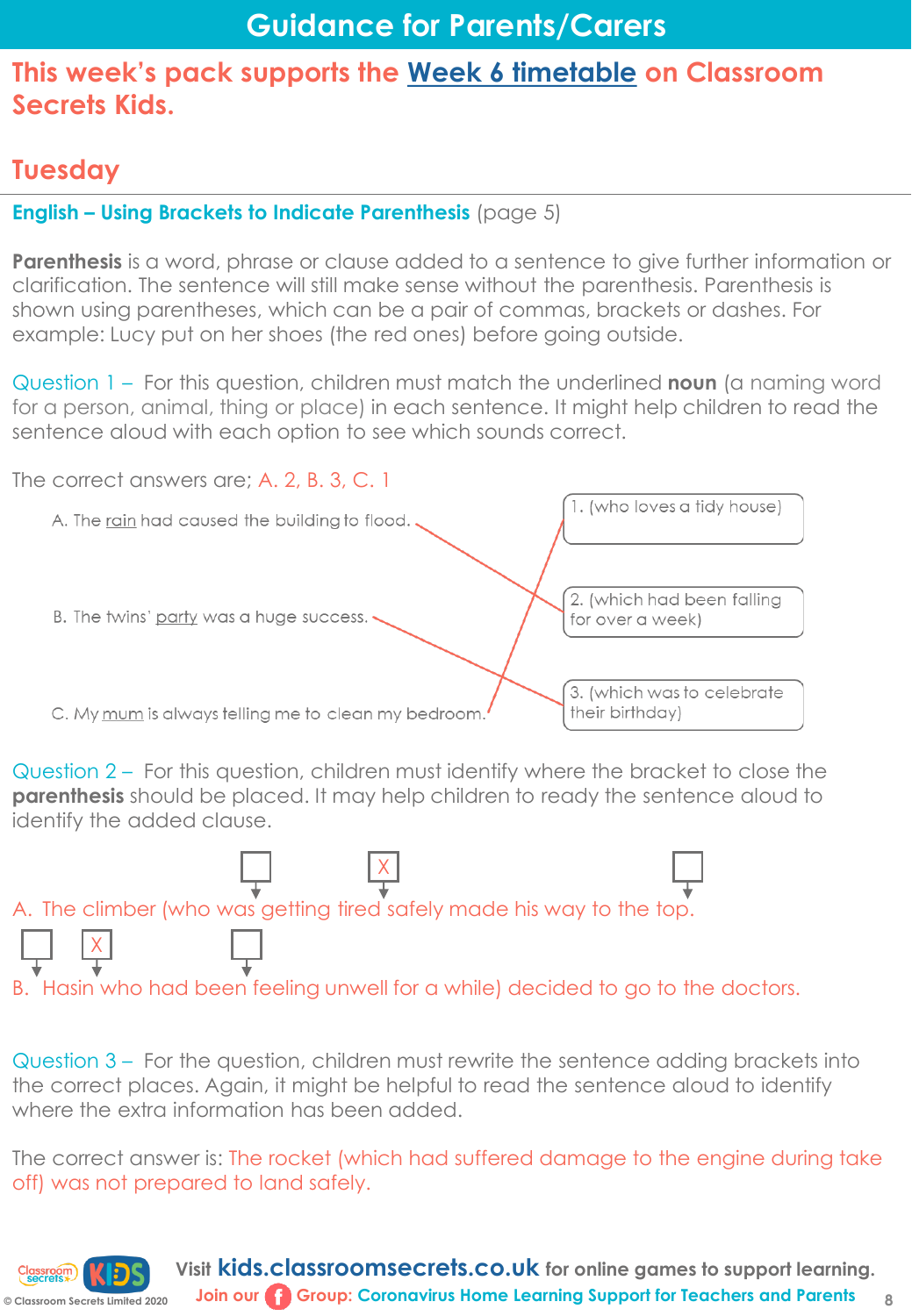# **Wednesday**

#### **Maths – Fractions of a Quantity** (page 6)

**> < =** are comparison symbols used to represent more than (**>**), less than (**<**) and equal to (**=**).

The **numerator** and **denominator** are the parts of a fraction. For a recap on these terms, see page 2.

To find a **fraction of a quantity**, you must first divide the whole number by the

**denominator** to find the **unit fraction** and then multiply this answer by the **numerator** to complete the calculation. For example: to find  $\frac{3}{2}$  of 24, you first complete 24 ÷ 4 which equals 6, to find  $\frac{1}{2}$  of 24. To find  $\frac{3}{2}$ , multiply 6 x 3 which is 18 meaning  $\frac{3}{2}$  of 24 = 18. 4 3 4 1 4 3 4

A **unit fraction** is a fraction where the numerator is 1. For example:  $\frac{1}{2}$ . 4

Question – This is an open-ended activity that will require children to use their understanding of finding **fractions of a quantity** as explained above.

To solve this problem, children will need to use the given **digit cards** (as displayed below) to complete the two calculations. Each card can only be used once to solve the problem. Children may need to use some **trial and error** to find a solution (trying various calculations and seeing their results. These results directly help in reaching the final answer).

> These are the **digit cards**   $\frac{3}{4}$   $\begin{bmatrix} 4 \\ 4 \end{bmatrix}$   $\begin{bmatrix} 5 \\ 6 \end{bmatrix}$   $\begin{bmatrix} 8 \\ 8 \end{bmatrix}$   $\begin{bmatrix} 8 \\ 3 \end{bmatrix}$   $\begin{bmatrix} 4 \\ 2 \end{bmatrix}$   $\begin{bmatrix} 4 \\ 5 \end{bmatrix}$   $\begin{bmatrix} 6 \\ 6 \end{bmatrix}$   $\begin{bmatrix} 8 \\ 8 \end{bmatrix}$   $\begin{bmatrix} 8 \\ 2 \end{bmatrix}$   $\begin{bmatrix} 4 \\ 2 \end{bmatrix}$   $\begin{bmatrix} 10 \\$

Children will need to ensure the comparison states remain correct by calculating the fraction of the quantity for each statement.

There are various ways to complete the statements. Two examples are given below.

| $\frac{5}{6}$ of 18 > $\frac{4}{4}$ of 8  | $\frac{6}{8}$ of 32 = $\frac{1}{2}$ of 48 |
|-------------------------------------------|-------------------------------------------|
| $\frac{5}{6}$ of 18 > $\frac{4}{4}$ of 12 | $\frac{6}{8}$ of 24 = $\frac{3}{8}$ of 48 |

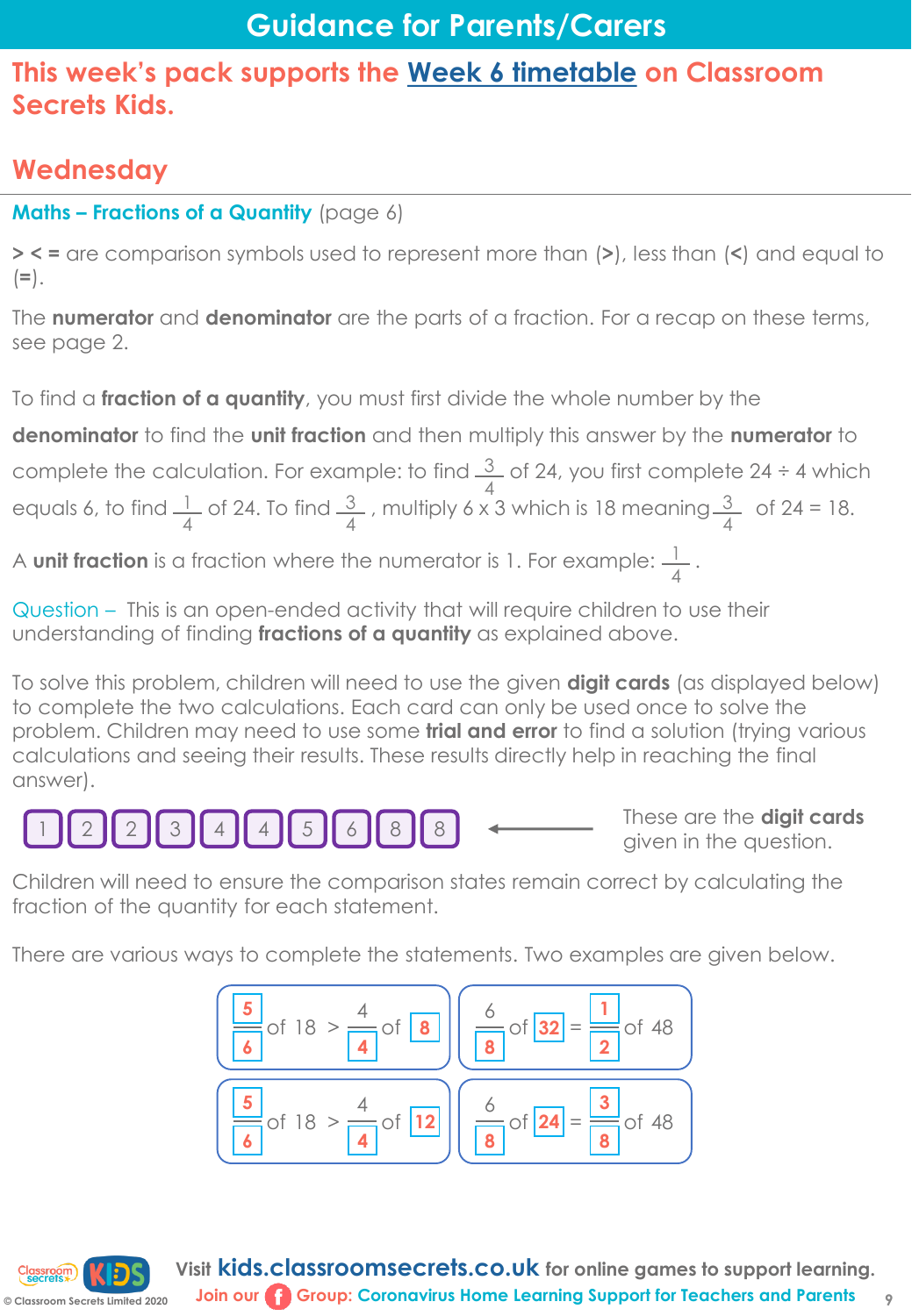## **Wednesday**

#### **English – Apostrophes for Contraction** (page 7)

An **apostrophe** is a punctuation mark which is used to either show **contraction** (when a letter or letters have been missed out - for example, 'do not' becomes 'don't') or **possession** (when something belongs to somebody or some people - for example, Freda's puppy).

Question 1 – For this question, children must look at the different sentences and identify those that contains words using **apostrophes** for contraction.

The correct answer s shown below:

- A. Heres' that glass of water you asked for.
- 
- B. Here's that glass of water you asked for.<br>
C. Mum and Dad's new car's are just marvellous. C. Mum and Dad's new car's are just marvellous.
- D. Who'd have thought blotches of ink would not come out of those trousers?

| Question 2 – To complete this question, children must read each sentence and identify                |
|------------------------------------------------------------------------------------------------------|
| the words that use an <b>apostrophe</b> for contraction. There are words that use <b>apostrophes</b> |
| for possession so it may be helpful to discuss the different uses of <b>apostrophes</b> and how      |
| they are different.                                                                                  |

The correct answers are shown below;

- A. It's been ages since the last bus came along.
- B. Stu kicked the girl's football away because he didn't want her to play.
- C. The children's pencils weren't sharp enough to write with.
- D. My brother Alfie wasn't happy because he'd lost his favourite teddy.

Question 3 – For this question, children must look at the work that has been completed by Jordan and decide whether it is correct or incorrect. They must then write a sentence to explain their choice.

A possible answer is; Jordan is incorrect because he has written some of the contractions incorrectly. 'She had' should be 'she'd', 'they are' should be 'they're', and 'I have' should be 'I've'.

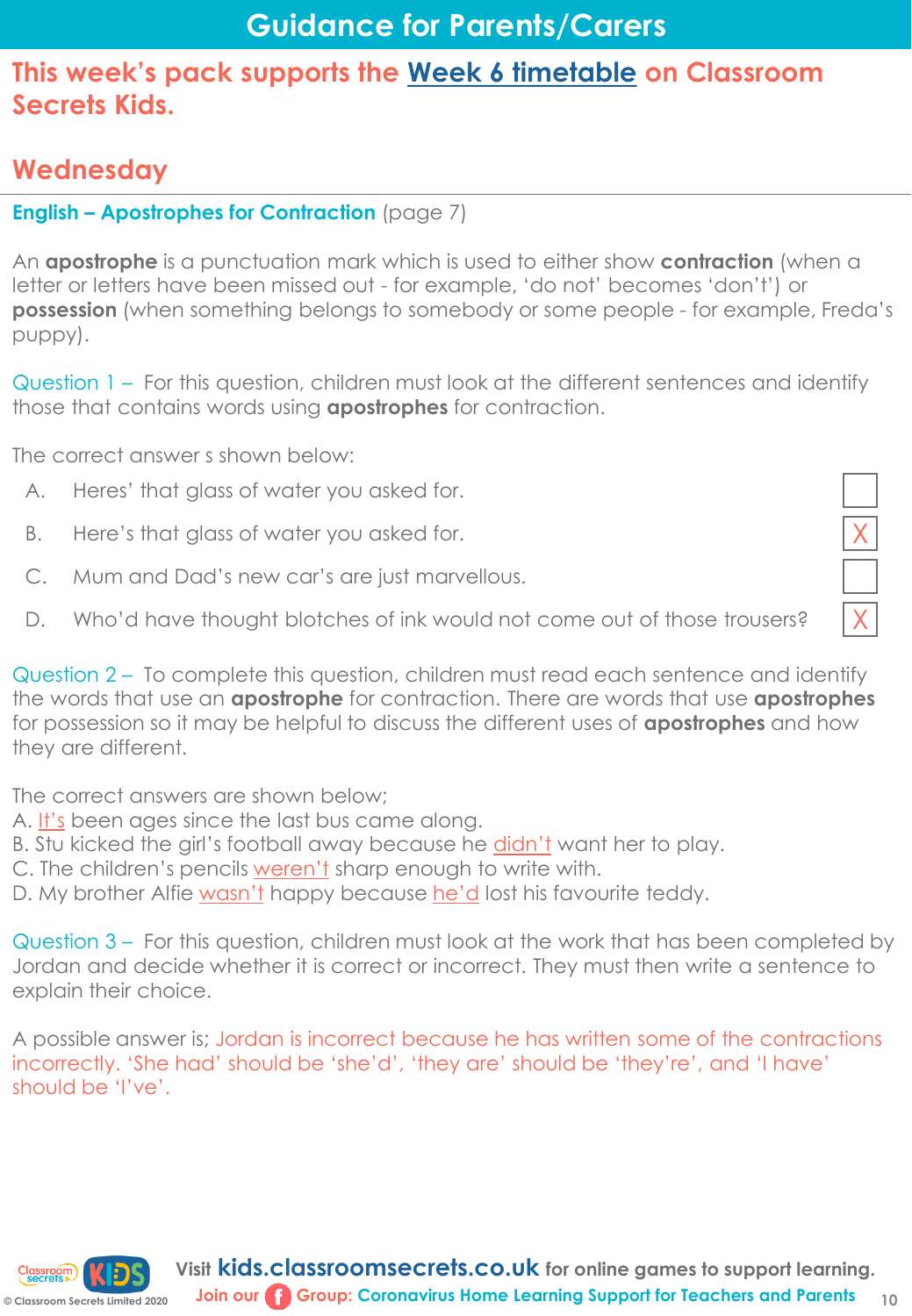### **Thursday**

#### **Maths – Calculate Quantities** (page 8)

**od** 2020

A **unit fraction** is a fraction where the numerator is 1. For example:  $\frac{1}{4}$ . 4

To **calculate quantities**, you must find the whole from a given part. To do this, you must first divide the part by the **numerator** to find the value of the **unit fraction.** This number must then be multiplied by the **denominator** to find the whole. For example: if  $\frac{3}{7}$  of a number is 21, you must divide 21 (the part) by 3 (the **numerator**) which equals 7. To find the whole, you multiply 7 (the **unit fraction**) by 7 (the **denominator**) which is 49. The completed calculation is written as  $\frac{3}{2}$  of 49 = 21. 7 7

**Trial and error** is the name given to a problem-solving method which involves trying various calculations and seeing their results. These results directly help in reaching the final answer.

Question – This question is more open-ended for children to explore. Children must choose a selection of numbers to complete the fraction crossword. They must check their answers carefully as some may not work with all given fractions. You may need to encourage children to used **trial and error** to find the first number that will work to complete the crossword. Once they have found this, they will be able to work their way through the rest of the crossword. There is an explanation above to support children in **calculating quantities** when only a fraction is given.

There are various ways to solve the problem, two examples are given below.

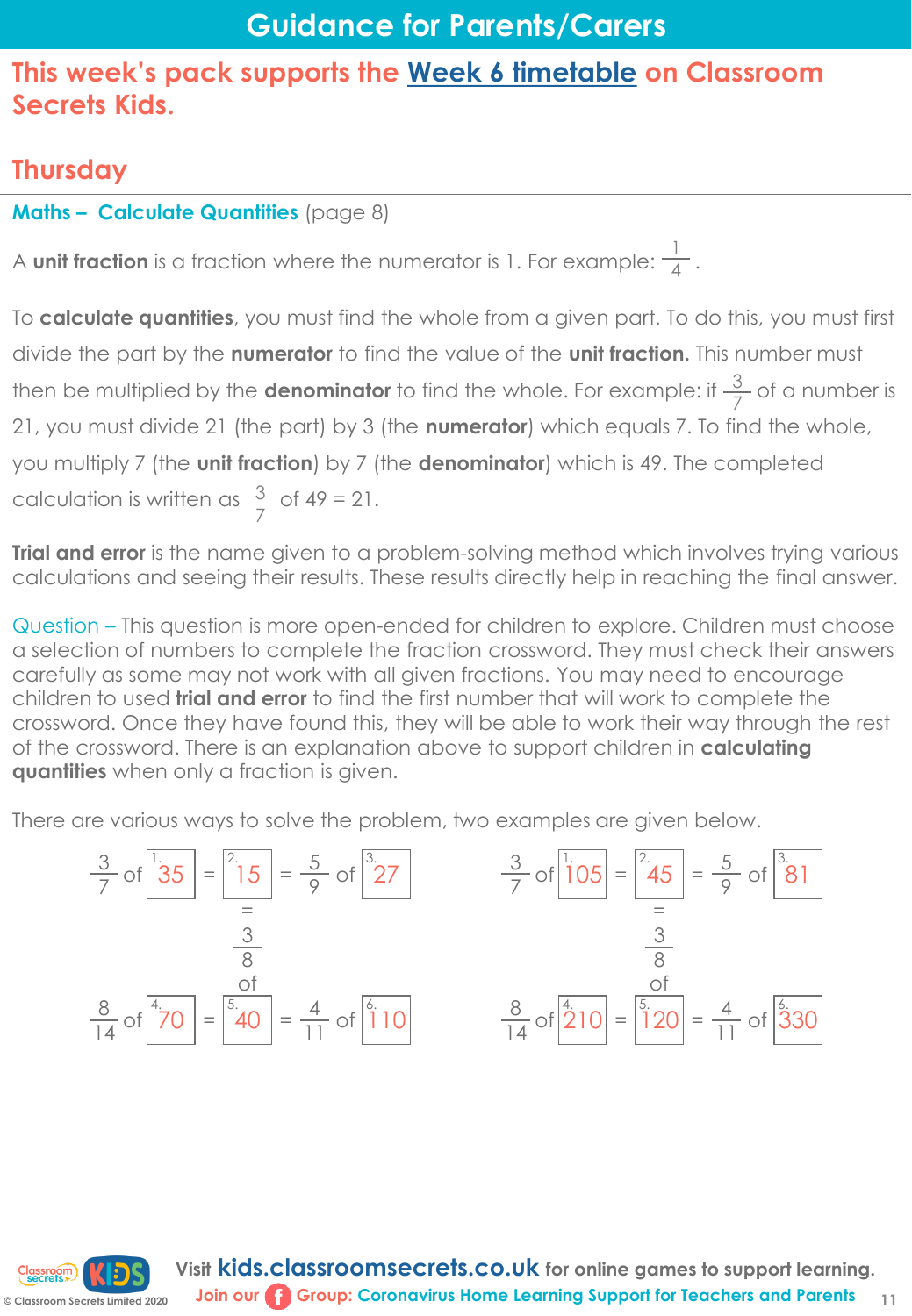## **Thursday**

#### **English – Apostrophes for Plural Possession** (page 9)

**Plural** refers to more than one noun. For example, 'buses' is the plural form of 'bus' as it refers to more than one. Most nouns have both a singular and a plural form.

A **possessive apostrophe** is used to show something belongs to someone or something. **Singular nouns** show possession using an apostrophe followed by an s, for example: the boy's football. Singular nouns which end in s follow the same rule, for example: the bus's wheel. **Plural nouns** which end in s show possession using an apostrophe after the s, for example: the girls' books.

**Irregular** refers to when something being described, e.g. noun. does not follow the normal grammatical rules, for example: The plural of mouse is mice.

Question 1 – For this question, children must read the short text that is given and underline all words that use an **apostrophe for plural possession** as explained above. Some words use **apostrophes for contraction** as used in Wednesday's activity. It may be helpful to remind children of the different uses of the **apostrophe** to help them to identify those used for **possession**.

The correct answer is; Yesterday, the girls' amazing cricketing skills meant that they comfortably won their match. Their opponents' batting was very poor and the advice from their coaches didn't seem to help them a great deal.

Question 2 – For this question, children must read the sentences and identify the one which does not use an **apostrophe for plural possession** correctly. It may be helpful to underline the words using **apostrophes for plural possession** to help identify which is incorrect.

The correct answer is:

- A. The hors'es hay is kept dry for them to eat during the winter.  $\mathsf{X}$
- B. The ladies' doubles championship starts today and is on TV.
- C. In the swimming pool, the children's shrieks of glee are very loud.

Question 3 – For this question, children must read Jamila's statement about where she should put the **apostrophe for plural possession** and decide whether she is correct. They must then write a sentence to explain their choice.

The correct answer is; No, Jamila is not correct because the apostrophe should be before the 's' in 'peoples' to show plural possession because 'people' is an irregular plural noun.



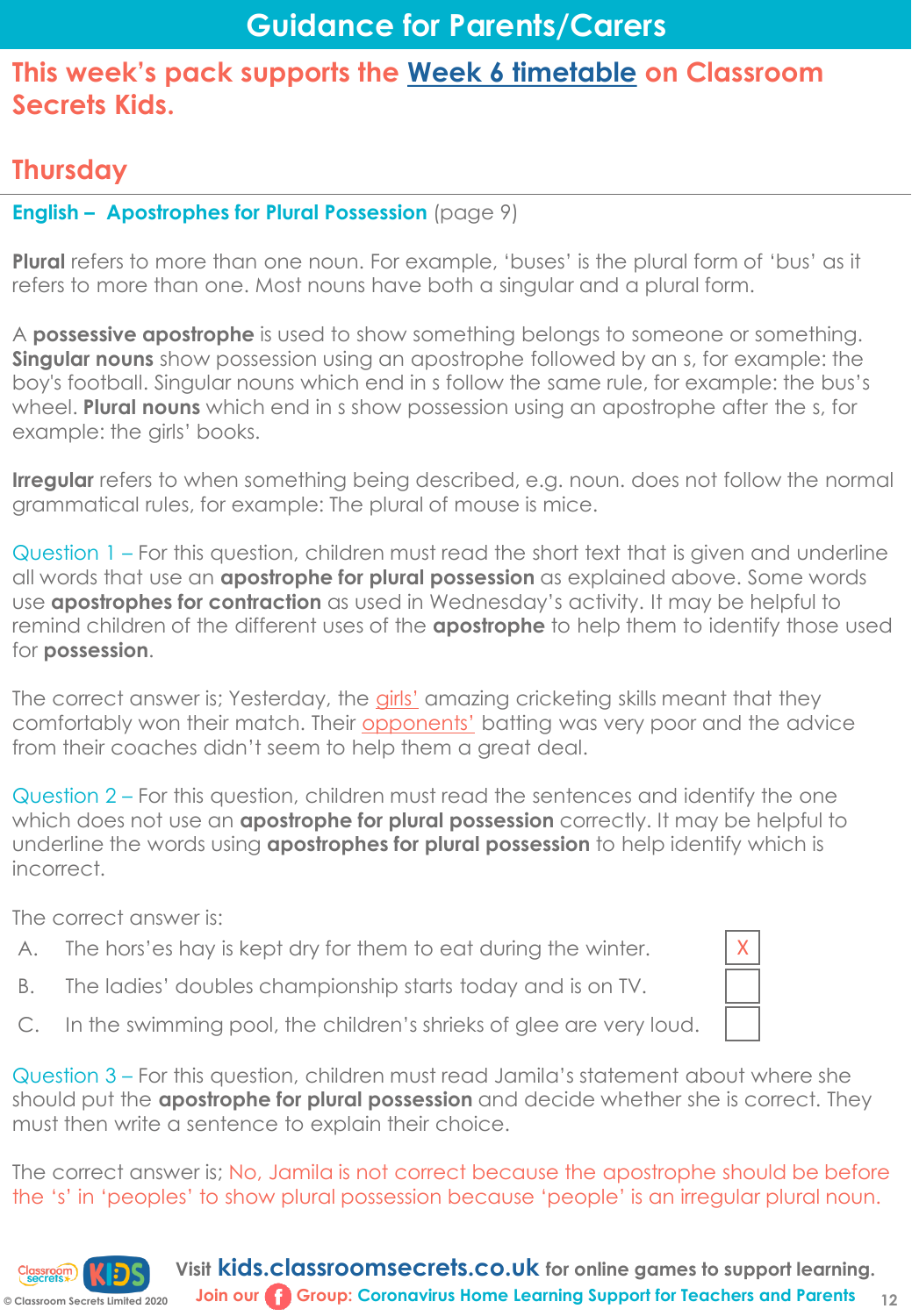## **Thursday**

**English – A New Toy** (page 10)

In this activity children are asked to think about what designing a new toy for children aged 5-9 years old. They are asked to write a description to explain what their toy is like. They may also create a poster to advertise the toy they have created.

Below is a list of some features that you can encourage children to include in their explanations:

An **expanded noun phrase** is a noun phrase which gives more information about the noun, such as using adjectives to describe it. For example, The beautiful, tall roses.

**Adjectives** describe nouns. They can describe aspects like colour, shape, size and age, amongst other qualities.

An **opinion** is based on what someone thinks or believes. There is no proof to back these statements up. An example of an opinion is: I look better with my hair tied up.

A **coordinating conjunction** is a word used to join two main clauses together in a sentence. The main clauses must make sense on their own. There are seven coordinating conjunctions: for, and, nor, but, or, yet, so.

A **subordinating conjunction** is a conjunction that introduces a subordinating clause, for example although, because.

**Parenthesis** is a word, phrase or clause added to a sentence to give further information or clarification. The sentence will still make sense without the parenthesis. Parenthesis is shown using parentheses, which can be a pair of commas, brackets or dashes. For example: Lucy put on her shoes (the red ones) before going outside.

A **possessive apostrophe** is used to show something belongs to someone or something. **Singular nouns** show possession using an apostrophe followed by an s, for example: the boy's football. Singular nouns which end in s follow the same rule, for example: the bus's wheel. **Plural nouns** which end in s show possession using an apostrophe after the s, for example: the girls' books.

A **contraction** is a word that has been formed by putting two words together, replacing some letters with an apostrophe, for example 'you are' becomes 'you're'.

A **simile** is a phrase that compares one thing to another using the words 'as' or 'like'.

A **metaphor** is a word or phrase used to describe something as if it were something else.

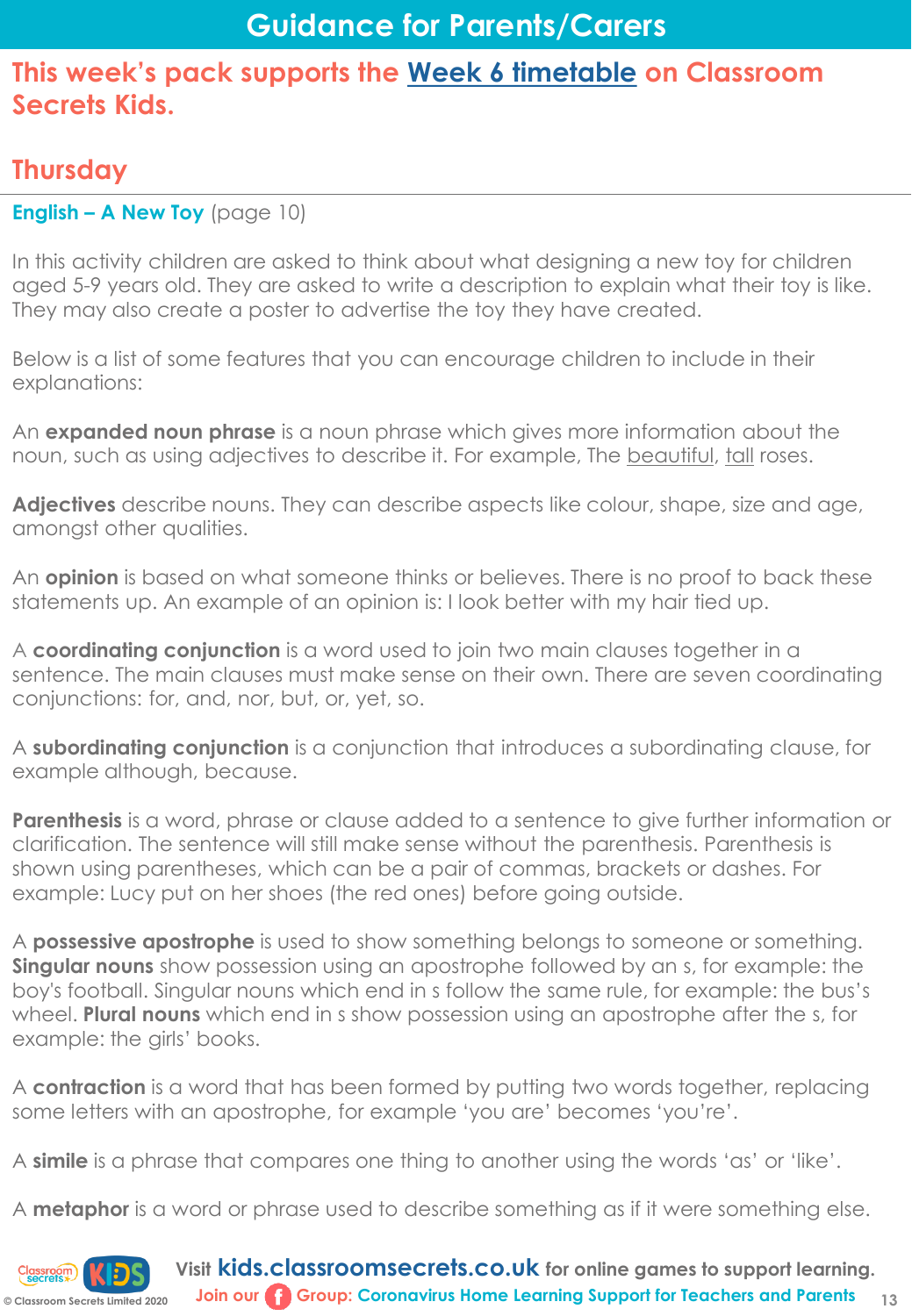## **Friday**

#### **Maths – Fractions**

Follow the link to help you practise your times tables by matching the correct calculations and answers in this memory game. You game will be timed so you can play more than once to try and beat your previous times.

[https://kids.classroomsecrets.co.uk/resource/year-4-mixed-multiplication-memory-card](https://kids.classroomsecrets.co.uk/resource/year-4-mixed-multiplication-memory-card-game/)game/

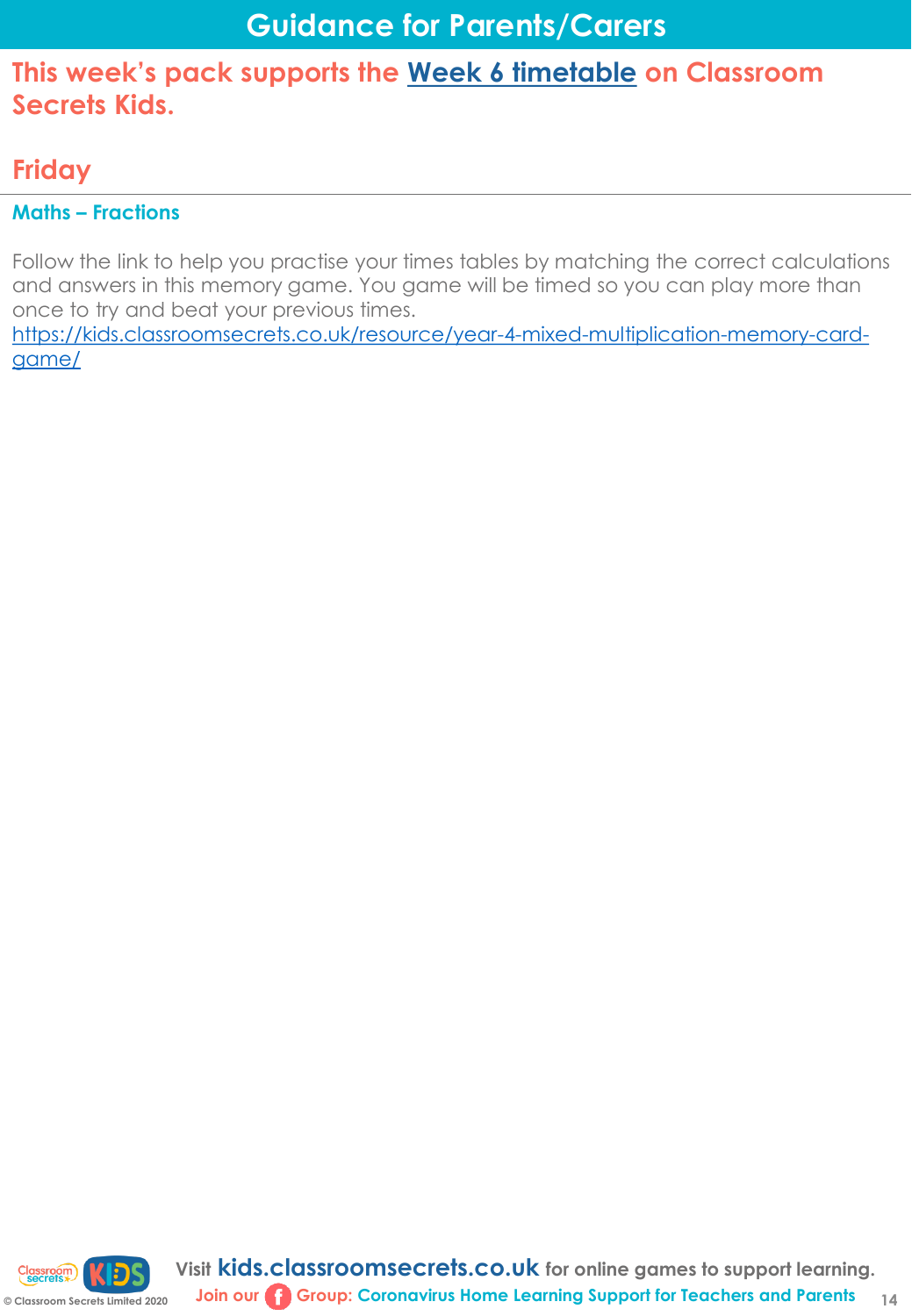## **Friday**

**English – Non-Text Guided Reading – Vibrant Summer** (pages 11-14)

A **fact** is a true statement that is backed up by evidence. An example of a fact is: The River Ouse flows through York.

An **opinion** is based on what someone thinks or believes. There is no proof to back these statements up. An example of an opinion is: I look better with my hair tied up.

**Inference** is a reading skill where children use the clues given to draw a conclusion about what is or might be happening. For example, a text may say 'I put up an umbrella.' Children may infer from this that it is raining even though this is not directly mentioned.

For this activity, children must use the picture below to help them to answer the questions. (page 14 of the children's pack). Children must use their inference skills to look carefully at the image and find the information needed to answer each questions.



The correct answers are shown below:

1. Various responses, for example; Why is the lady visiting the market?

2. Various responses. Possible answers might be that it makes them feel happy as it is full of colour, or jealous because it looks like a fun place to visit.

3. Various responses. Possible answers might be that she is feeling relaxed (the way she is stood), excited (a slight smile on her face), intrigued (something has caught her attention).

4. Various responses. For example; FACT – There are lots of vegetables. The lady has a camera OPINION – The woman is on holiday. The woman is buying some fruits to try.

5. Various responses. Possible answers might reference the idea that the woman is on holiday and she is taking photos of the market she is walking through.

6. Various responses. Possible answers may include: bottles of oil, creased table cloths, dazzling sunlight, rainbow array of vegetables, a huddle of people.

7. Various responses must be justified. For example; It is vibrant because all of the fruit and vegetables are bright and colourful; It is calm because the lady looks like she is calm and relaxed; It is busy because you can see people in the background.

8. Accept any reasonable answer as long as they are justified. For example, I would show it to my friend because it makes me feel happy when I look at the image. I would not show this to my friend because I don't know who the woman in the photo is.

9. Various responses. Possible answers might reference an outdoor market, possibly suggest it is abroad.

10. Various responses. Possible answers might include holiday photos, food magazine.

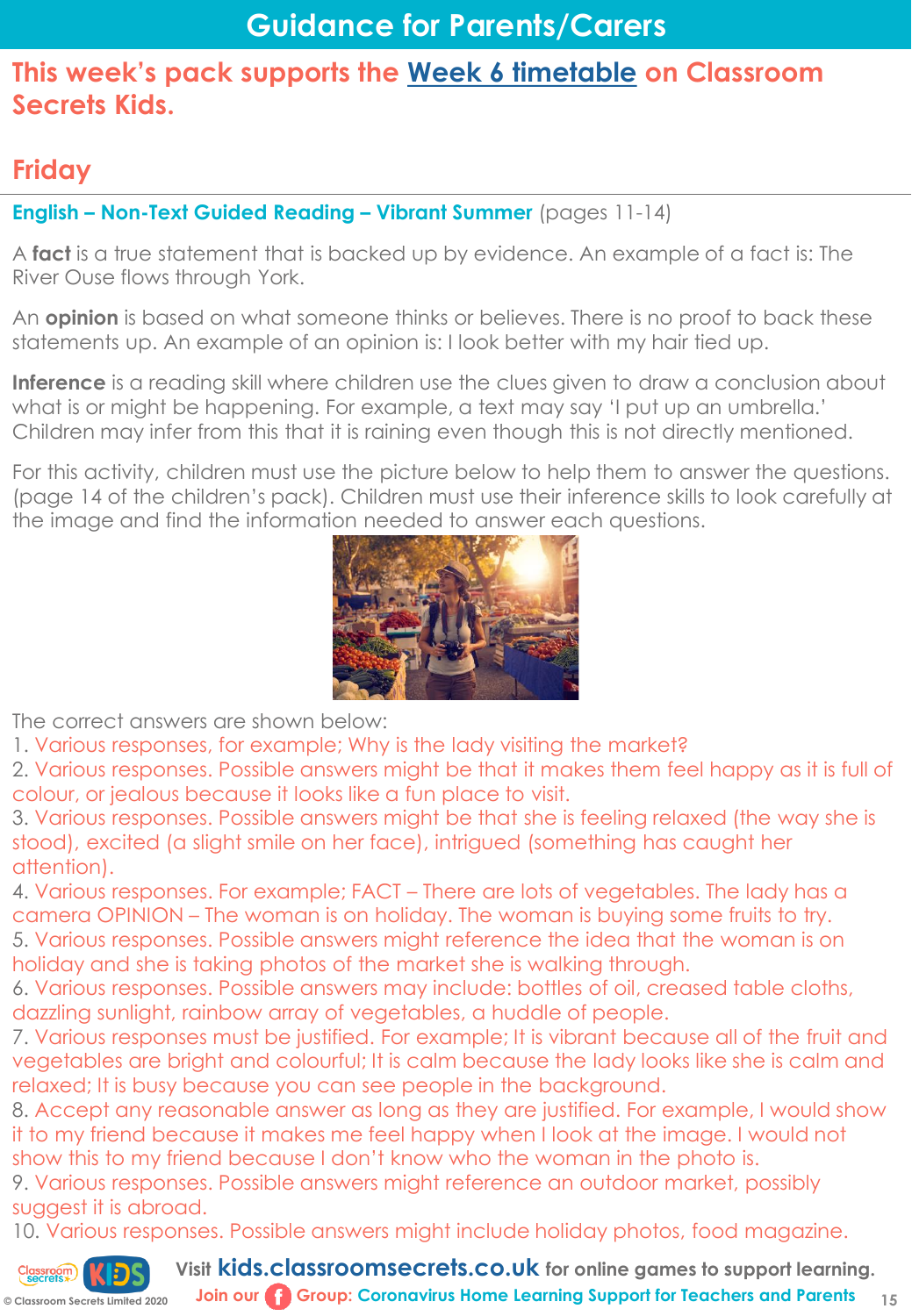# **Assembly Activity**

#### **Celebration certificate**

On the following page in this pack (page 17), we have included a 'Home Learning Hero' certificate for you to award. Each week, we'll be hosting a celebration assembly over on our Classroom Secrets Facebook page. For more information, we've added a link to the video of our very first celebration assembly which is available on our YouTube Channel: <https://www.youtube.com/watch?v=883WUY1MU8Y&feature=youtu.be>

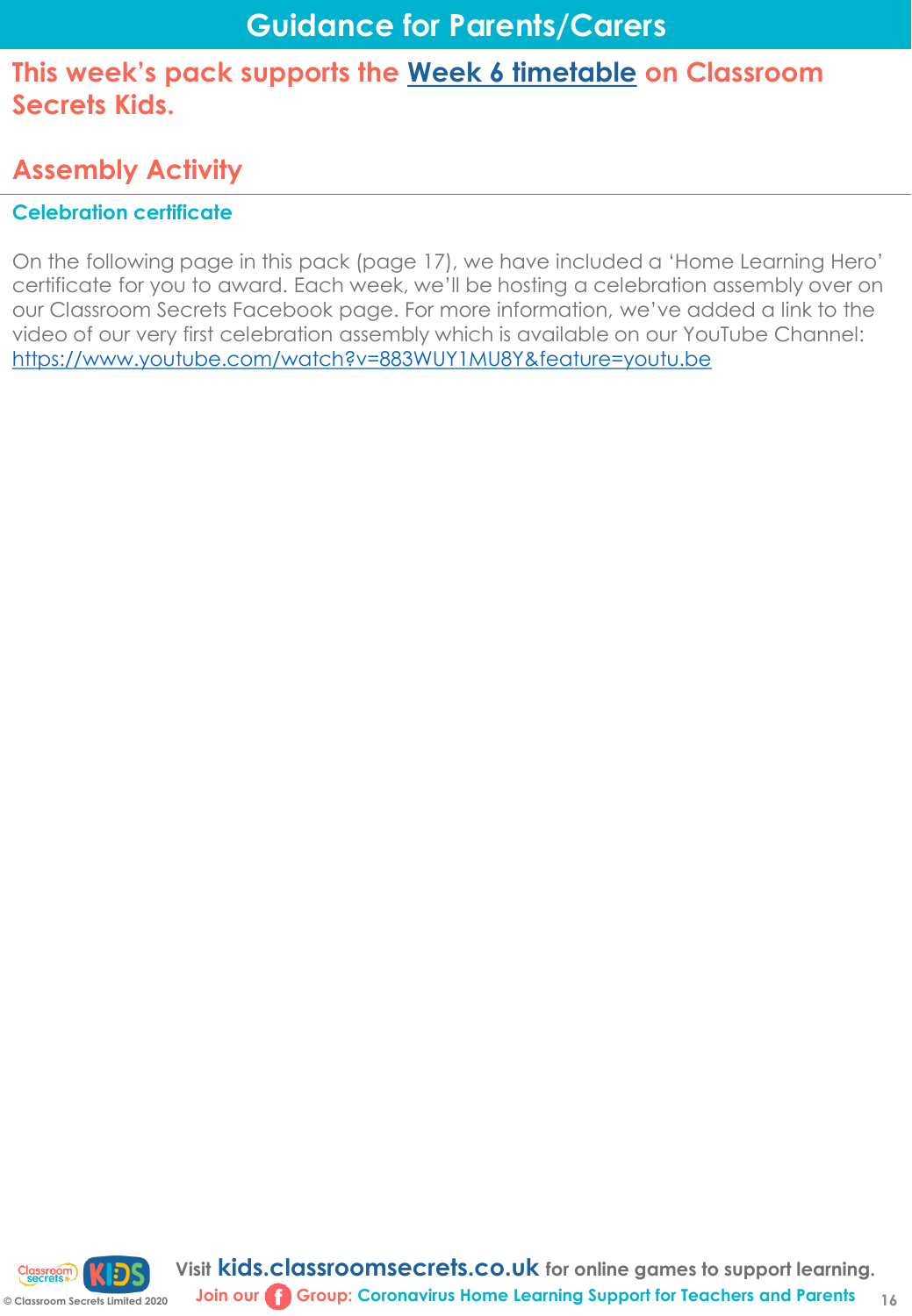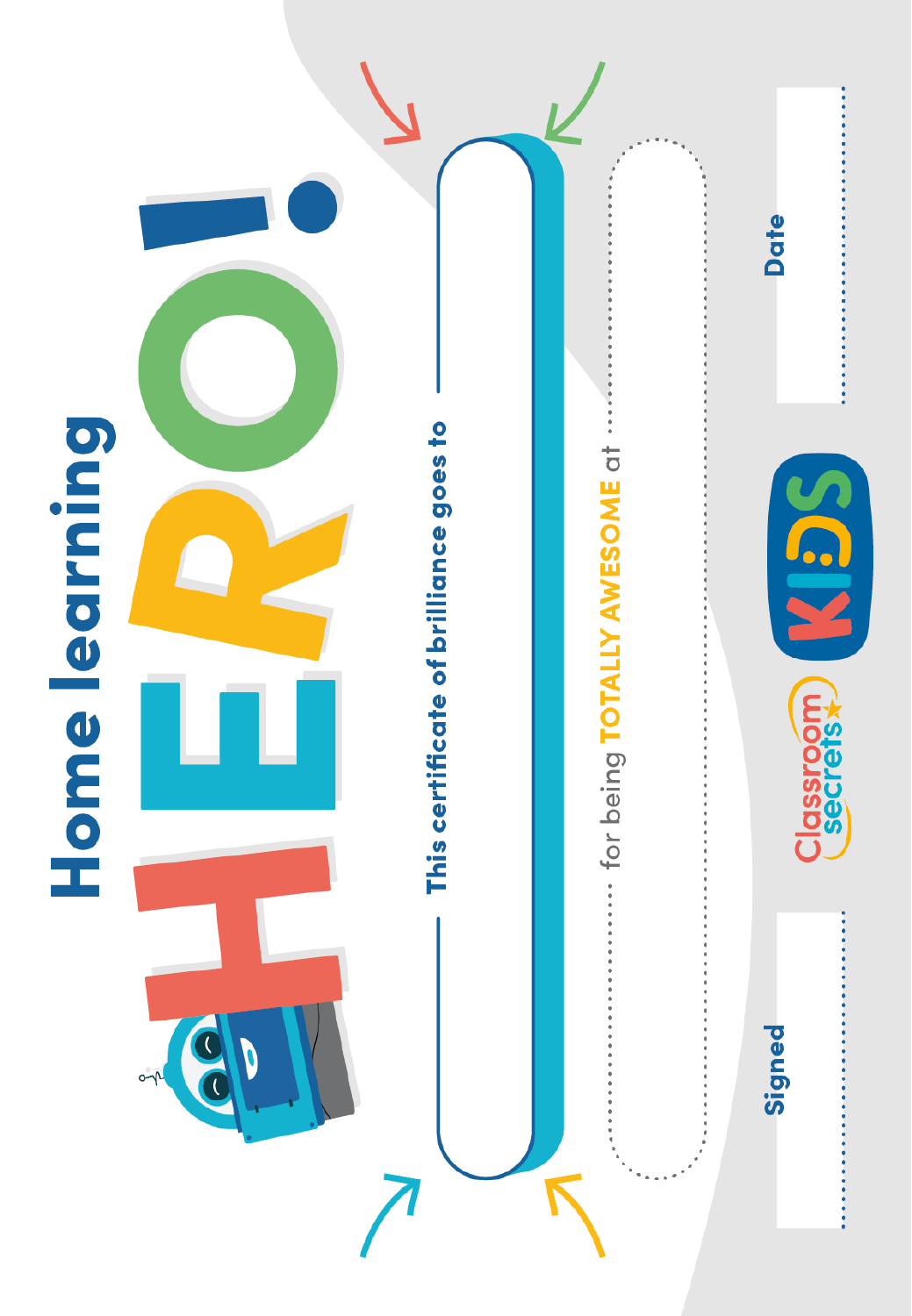# **Guidance for Parents/Carers**

#### **This week's pack supports the [Week 6 timetable](https://kids.classroomsecrets.co.uk/home-learning-timetable/) on Classroom Secrets Kids.**

## **Additional Resources**

#### **English – Guided Reading – How to be a Raindrop** (pages 15-19)

Children should read the text and answer the questions giving as much detail as they can. Any unfamiliar vocabulary should be highlighted, and children should be encouraged to discuss its meaning or check using a dictionary/online search.

The answers to the questions are given below.

1. How many processes are there in the water cycle? There are six processes in the water cycle.

2. What are these processes called? Find and copy the words from the text. The six processes can be written in any order.

- 1. condensation
- 2. evaporation
- 3. **infiltration**
- 4. <u>runoff</u>
- 5. precipitation
- 6. transpiration
- 3. Write each word listed below next to the correct definition.
	- 1. osmosis plants taking up water from the soil.
	- 2. vital absolutely necessary or essential
	- 3. destroyed end the existence of something by attacking or damaging it
	- 4. precipitation rainfall
	- 5. merely only, just
	- 6. condensation water which collects as droplets on a cold surface

#### 4. Why is water vital?

Water is vital because animals and plants need water to survive.

5. Why do you think it asks you to think about how old the water from your tap is? Choose 2 reasons.

To stop you from drinking out of date water.

To make you realise how long water has been on Earth.

To make you see the importance of filtering the water because it is old and dirty.

To help you to see its importance to life.